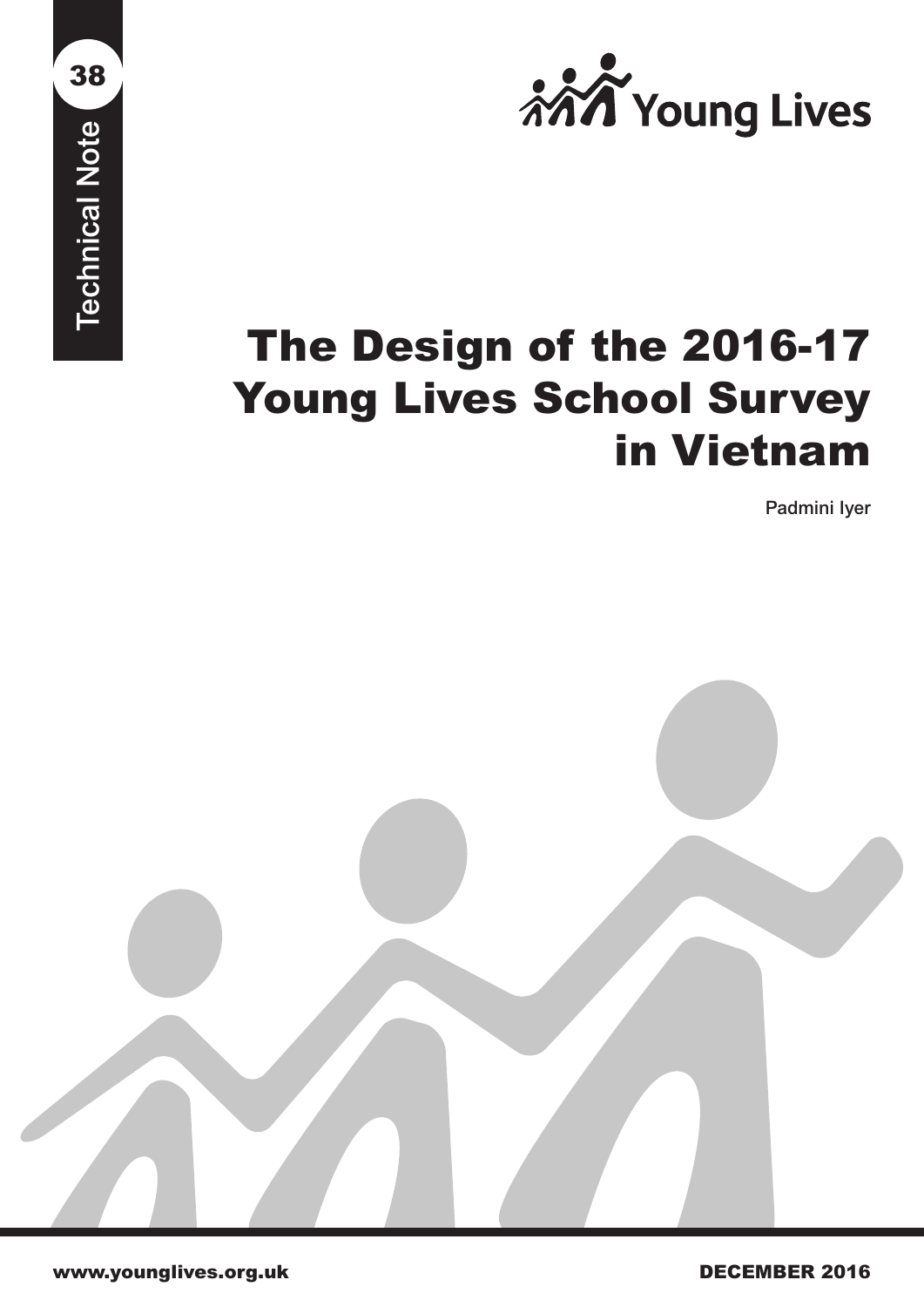## The Design of the 2016-17 Young Lives School Survey in Vietnam

Padmini Iyer

First published by Young Lives in December 2016

© Young Lives 2016

Printed on FSC-certified paper from traceable and sustainable sources.

#### About Young Lives

Young Lives is an international study of childhood poverty, following the lives of 12,000 children in four countries (Ethiopia, India, Peru and Vietnam) over 15 years. **www.younglives.org.uk**

Young Lives is funded by UK aid from the Department for International Development (DFID).

The views expressed are those of the author(s). They are not necessarily those of, or endorsed by, Young Lives, the University of Oxford, DFID or other funders.

Core Funded by



**Young Lives**, Oxford Department of International Development (ODID), University of Oxford, Queen Elizabeth House, 3 Mansfield Road, Oxford OX1 3TB, UK Tel: +44 (0)1865 281751 • E-mail: younglives@younglives.org.uk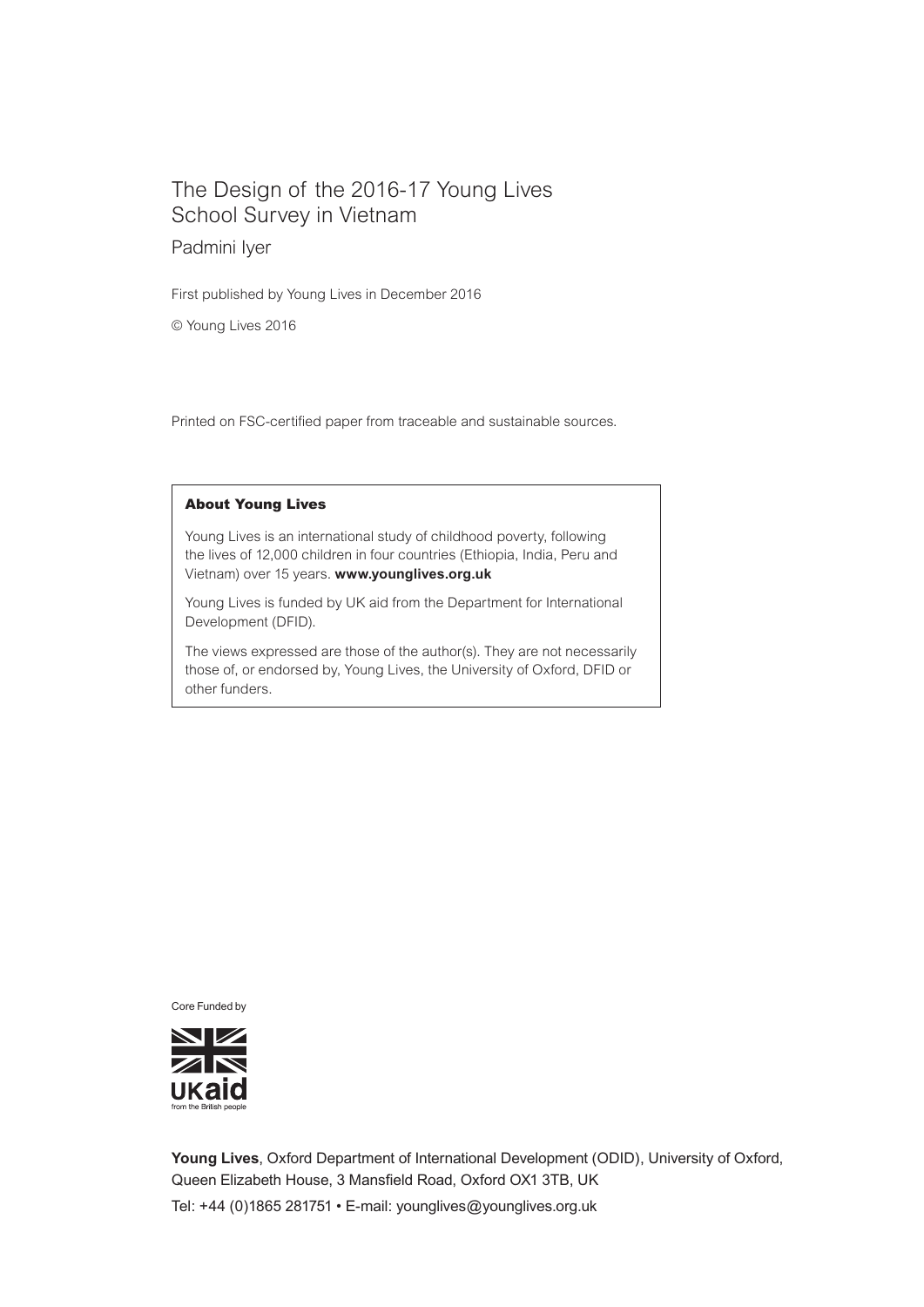# **Contents**

| 1. | Introduction to the survey           | $\mathbf{2}$ |
|----|--------------------------------------|--------------|
| 2. | <b>Context and policy background</b> | $\mathbf{2}$ |
| З. | <b>Survey sample</b>                 | 3            |
| 4. | Research design                      | 3            |
| 5. | Policy and practice implications     | 5            |
| 6. | <b>References</b>                    | 6            |
|    |                                      |              |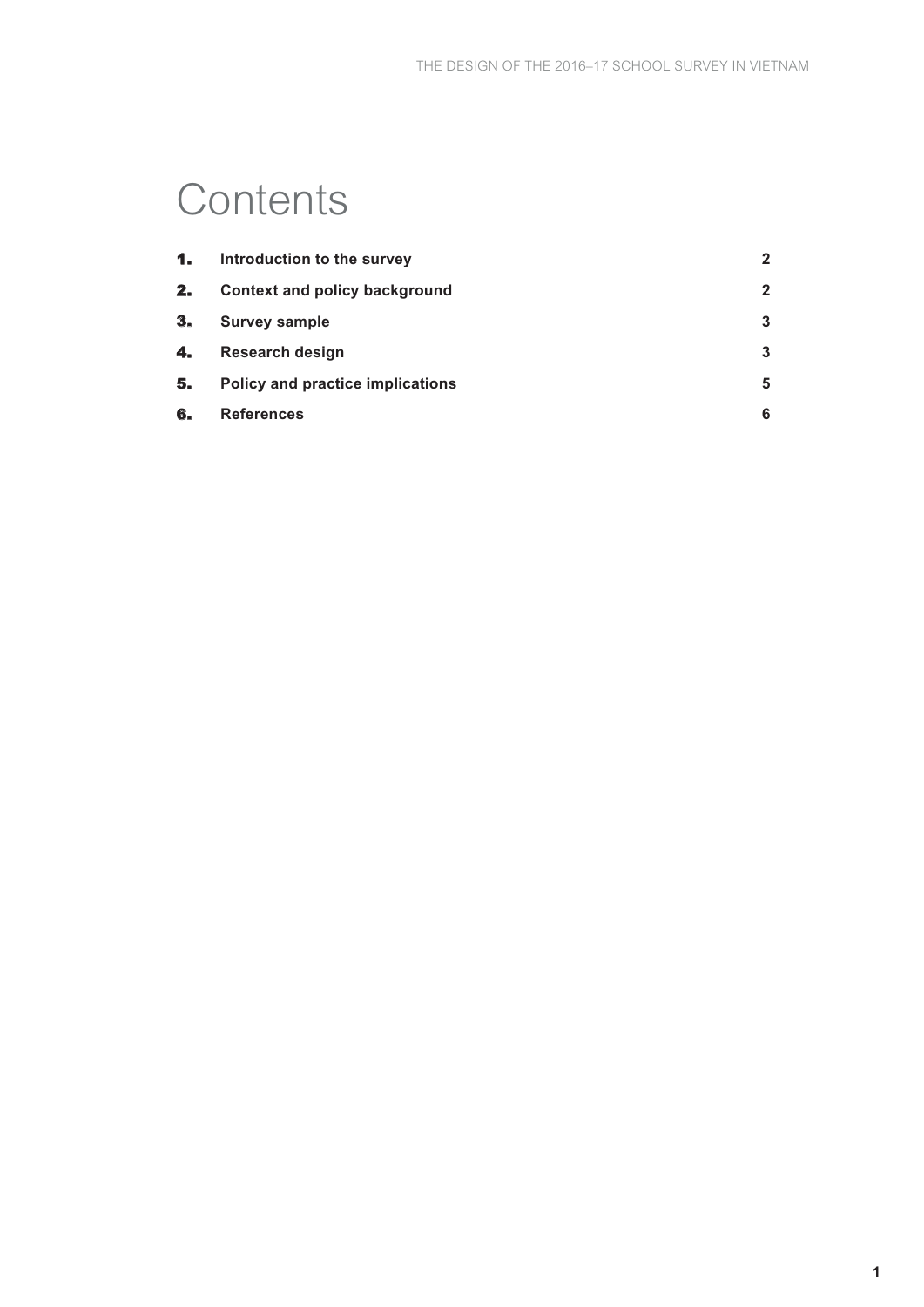# **1.** Introduction to the survey

Young Lives is an international study of childhood poverty in Ethiopia, India, Peru and Vietnam. Its aim is to improve understanding of the drivers and impacts of child poverty and development.

Following the Young Lives survey on primary school effectiveness in Vietnam (conducted in 2011-12; see Rolleston et al 2013), Young Lives is conducting a survey on secondary school effectiveness in 2016-17. The study examines school effectiveness through multiple outcome measures: Grade 10 students' performance in Maths, Functional English, and Transferable Skills. Student performance in Maths and Functional English is assessed using repeated measures, which involves the administration of linked cognitive tests at the beginning and the end of Grade 10 (Wave 1 and Wave 2 of data collection respectively). This will allow students' progress over the course of one year of secondary schooling to be considered in relation to student, class, teacher and school factors.

Children from the Young Lives 'Younger Cohort' (born in 2001-02) who participated in the 2011-12 primary school survey will be included in the 2016-17 school survey, and this will offer a rich longitudinal perspective on the school system in Vietnam. In particular, it will be possible to explore the links between learning outcomes and student, class, teacher and school factors at two key points of schooling: the end of primary school (Grade 5), and the beginning of upper secondary school (Grade 10).

Priority areas for secondary education policy and practice in Vietnam have been identified in consultation with key stakeholders, including the Vietnam Ministry of Education and Training (MOET), World Bank, Asian Development Bank and UNICEF. Based on these consultations, the Vietnam secondary school survey is guided by the following research questions:

- 1. To what extent do schools support the development of transferable skills in Grade 10, in both core curricular and cross-curricular domains?
- 2. What are the student, teacher, class and school-related factors associated with the development of transferable skills?
- 3. What are the factors associated with transition to upper secondary school?
- 4. How are learning outcomes in and transition to Grade 10 affected by ethnic background?
- 5. To what extent can learning outcomes in and transition to Grade 10 be linked to learning outcomes in Grade 5?

This design note outlines the context and policy background, the research design, and the policy implications of the Vietnam secondary school survey.

# 2. Context and policy background

Vietnam's general education system is highly effective in supporting the development of foundational cognitive skills such as numeracy and literacy, as indicated by Vietnam's performance in PISA 2012; the country's 15-year-olds were ranked 14<sup>th</sup> out of 65 participating countries, on a par with their peers in Germany (Bodewig 2013). However, to ensure that Vietnam can meet the needs of a rapidly expanding economy and create a highly skilled workforce, the country's education system needs to support the development of transferable skills such as critical thinking, problem solving, communication and teamwork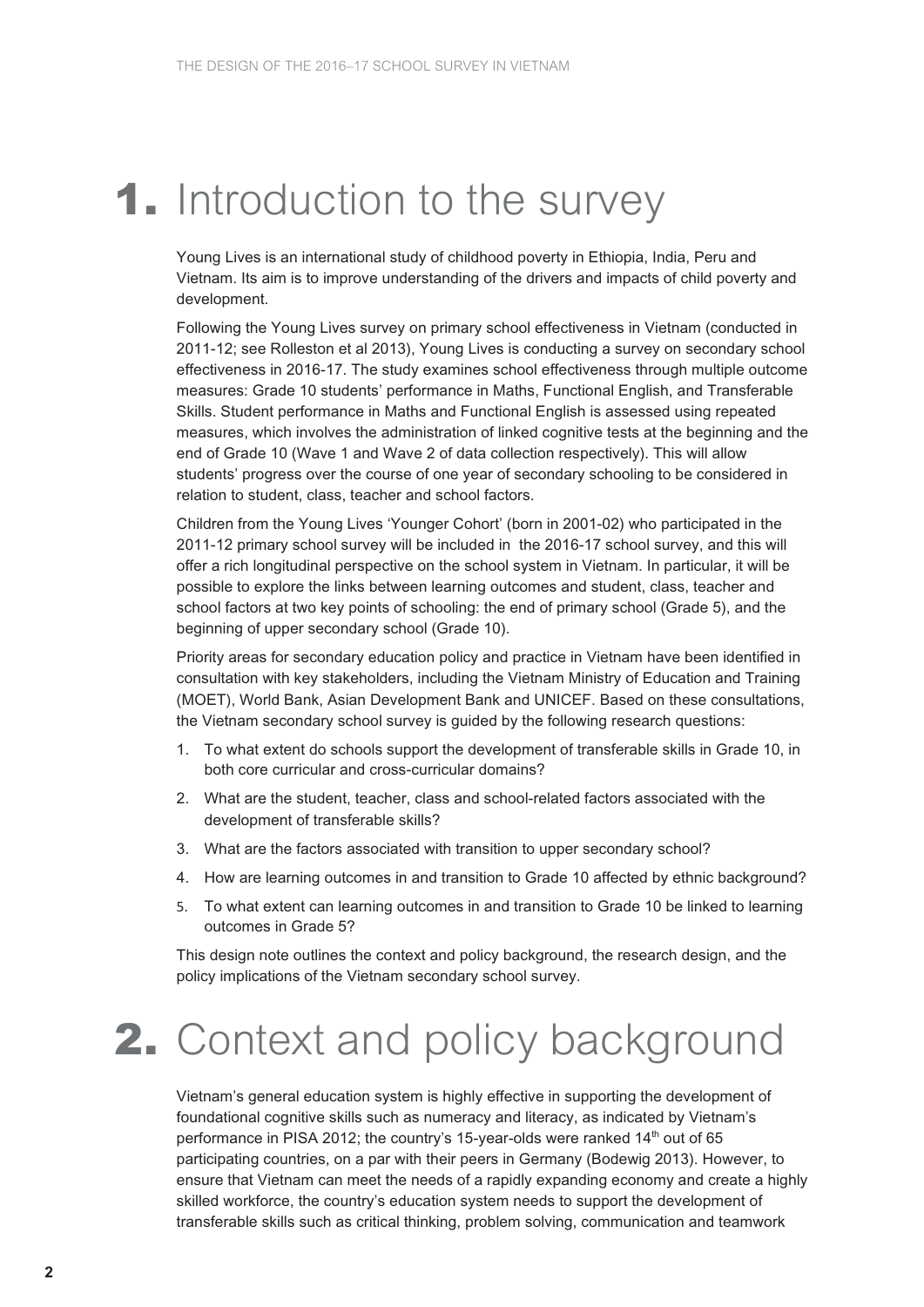(Le Thuc Duc & Nguyen Thang 2014; World Bank 2014). The Government of Vietnam's General Renovation of Education (2013-2020) therefore includes a new, competency-based curriculum which will promote the development of these skills (World Bank 2015).

Equitable access to secondary education remains a concern in Vietnam. Enrolment in lower secondary education (Grades 6-9) is approximately 80%, while enrolment in upper secondary education (Grades 10-12) is approximately 60% (World Bank 2014). The most disadvantaged children in Vietnam, including those from ethnic minority backgrounds, are largely those excluded from secondary education (World Bank 2014). In order to promote better access to secondary education, the Government of Vietnam has set a target of 99% net enrolment at lower secondary level and 80% net enrolment at upper secondary level, to be reached by 2020 (Asian Development Bank 2012).

## 3. Survey sample

Following consultations with education stakeholders and the Young Lives Vietnam team in Hanoi, it was decided that the school survey would be conducted with Grade 10 students in the five Young Lives provinces in Vietnam: Lao Cai, Hung Yen, Da Nang, Phu Yen and Ben Tre. Grade 10 is the first year of upper secondary level, and was chosen as this is the grade in which the majority of Young Lives Younger Cohort children are expected to be enrolled in 2016-17. Moreover, there has been limited research into the quality of education at upper secondary level in Vietnam, and so findings from the Young Lives school survey will provide valuable new evidence about a stage of schooling which is increasingly viewed as critical for the development of transferable skills for the labour market in Vietnam.

In Vietnam, students typically attend the upper secondary school located in the commune in which they live. If there is no upper secondary school within their commune, they travel to the nearest upper secondary school in the district. While there are exceptions (e.g. ethnic minority students who travel beyond their district to enrol in an ethnic minority boarding school), this pattern of upper secondary school enrolment led to the decision to include in the survey all upper secondary schools in the 20 Young Lives districts – a total of 55 schools.

A pre-survey tracking exercise (conducted in February – March 2016) revealed a large number of Grade 10 students enrolled in these 55 schools – 17,344 students in total – indicating that it would not be feasible to adopt a census sampling approach for Grade 10 students in Young Lives districts. It was therefore decided to sample a maximum of five Grade 10 classes per school, as this provides sufficient variation for analytic purposes. In schools with six or more Grade 10 classes, classes are sampled using a random selection process. The final survey sample therefore includes just under 9,000 Grade 10 students.

# 4. Research design

The 2016-17 school survey in Vietnam will produce policy-relevant observational data, with a particular interest in the factors that relate to better learning outcomes. Students' learning outcomes over the course of Grade 10 will be assessed using three cognitive tests: Maths, Functional English and Transferable Skills. Background instruments will collect data on students, teachers, principals, and school infrastructure and facilities.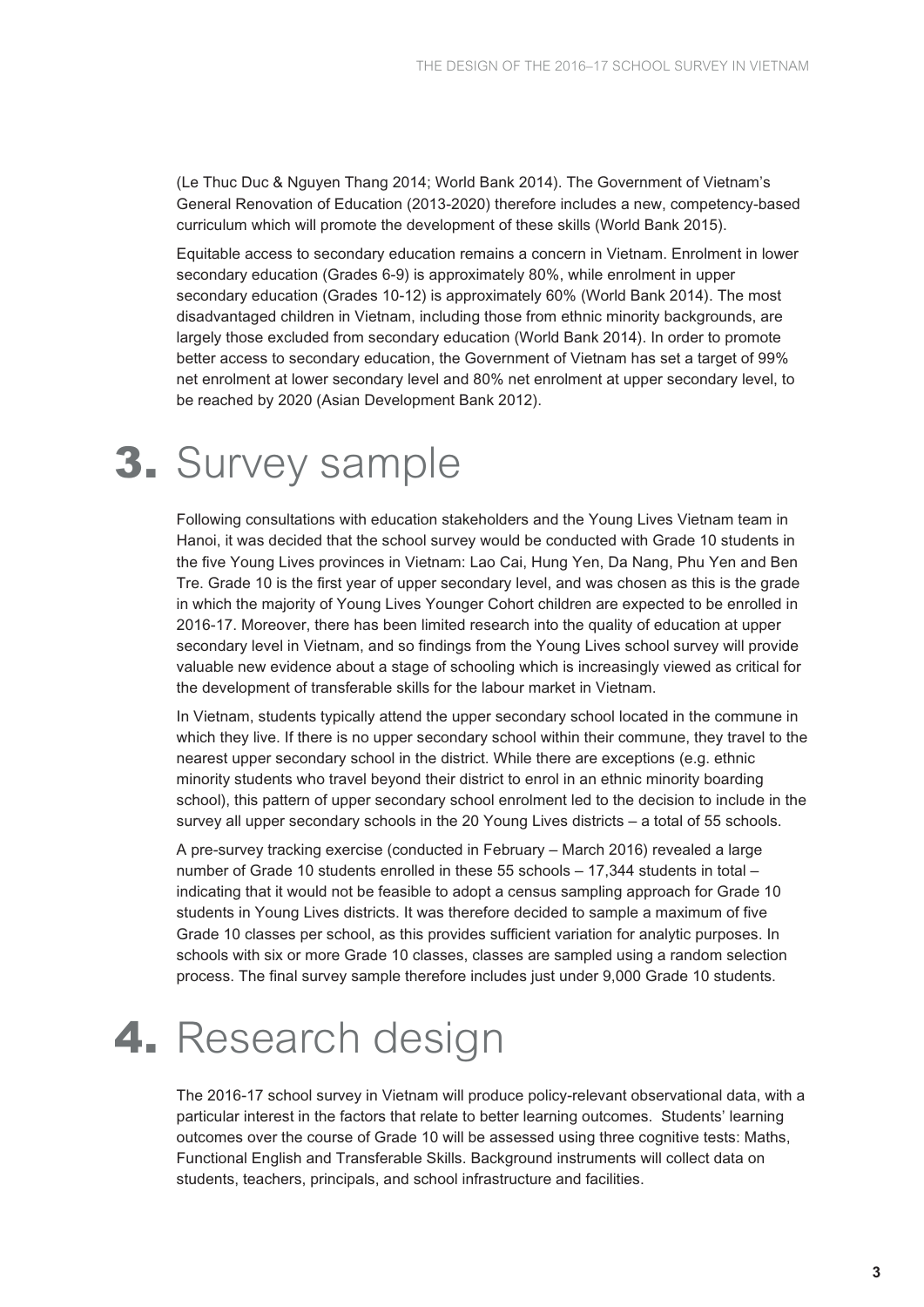To estimate the effects of school, classroom or student-level factors on learning, a valueadded approach will be used. The value-added approach allows a comparison of how much teachers and schools contribute to student progress each year. This means focusing on how much improvement students make from one testing period to the next – thereby reducing the effects of individual heterogeneity on estimates of classroom and/or school effectiveness.

Because the value-added approach adjusts for students' prior performance and observable background characteristics, one school or teacher value-added estimate can be compared with another without fear that the estimate is heavily biased by selection processes or other variables. A value-added approach therefore returns a less-biased estimate of how much teachers and schools add to the students who learn in their schools – with strong research and policy implications (Kane & Staiger 2008).

Table 1 provides an overview of the survey instruments, and Table 2 outlines the timeline for the secondary school survey. For a more in-depth discussion of instruments used in the survey, see Young Lives technical notes on the Maths, Functional English and Transferable Skills tests, and psychosocial skills measurement.

## Table 1: *Survey instruments*

| <b>Student outcome measures</b>                                                                                                                                                                  | <b>Background instruments</b>                                                                                                         |
|--------------------------------------------------------------------------------------------------------------------------------------------------------------------------------------------------|---------------------------------------------------------------------------------------------------------------------------------------|
| <b>Maths test</b>                                                                                                                                                                                | <b>Principal questionnaire</b>                                                                                                        |
| Repeated measures, administered at the beginning and<br>end of Grade 10. Assessing students' curriculum<br>knowledge, and ability to apply curriculum knowledge in<br>less familiar contexts.    | Collects background data on the principal and the<br>school (including school management practices).                                  |
| <b>Functional English test</b>                                                                                                                                                                   | <b>Teacher questionnaire</b>                                                                                                          |
| Repeated measures, administered at the beginning and<br>end of Grade 10. Assessing students' English reading<br>skills relevant to the contexts in which they use (or will<br>use) the language. | Collects background data on Grade 10 Maths and<br>English teachers (including teacher motivation, and<br>class-level information).    |
| <b>Transferable Skills test</b>                                                                                                                                                                  | <b>Student questionnaire</b>                                                                                                          |
| Cross-sectional measure, administered at the end of<br>Grade 10. Assessing problem solving and critical<br>thinking skills.                                                                      | Collects background data on Grade 10 students<br>(including academic support within and beyond<br>school, and psychosocial measures). |
|                                                                                                                                                                                                  | <b>School facilities observation</b>                                                                                                  |
|                                                                                                                                                                                                  | Collects data on school infrastructure.                                                                                               |

## Table 2: *Survey timeline*

| 2016 | March               | Wave 1 Pre-pilot                              |
|------|---------------------|-----------------------------------------------|
|      | April – May         | Wave 1 Pilot                                  |
|      | $June - July$       | Wave 1 Pilot data analysis and item selection |
|      | August              | Wave 1 Fieldworker training                   |
|      | September - October | Wave 1 Data collection                        |
|      | December            | Wave 2 Pre-pilot and pilot                    |
| 2017 | January             | Wave 2 Pilot analysis and item selection      |
|      | February            | Wave 2 Fieldworker training                   |
|      | March - April       | Wave 2 Data collection                        |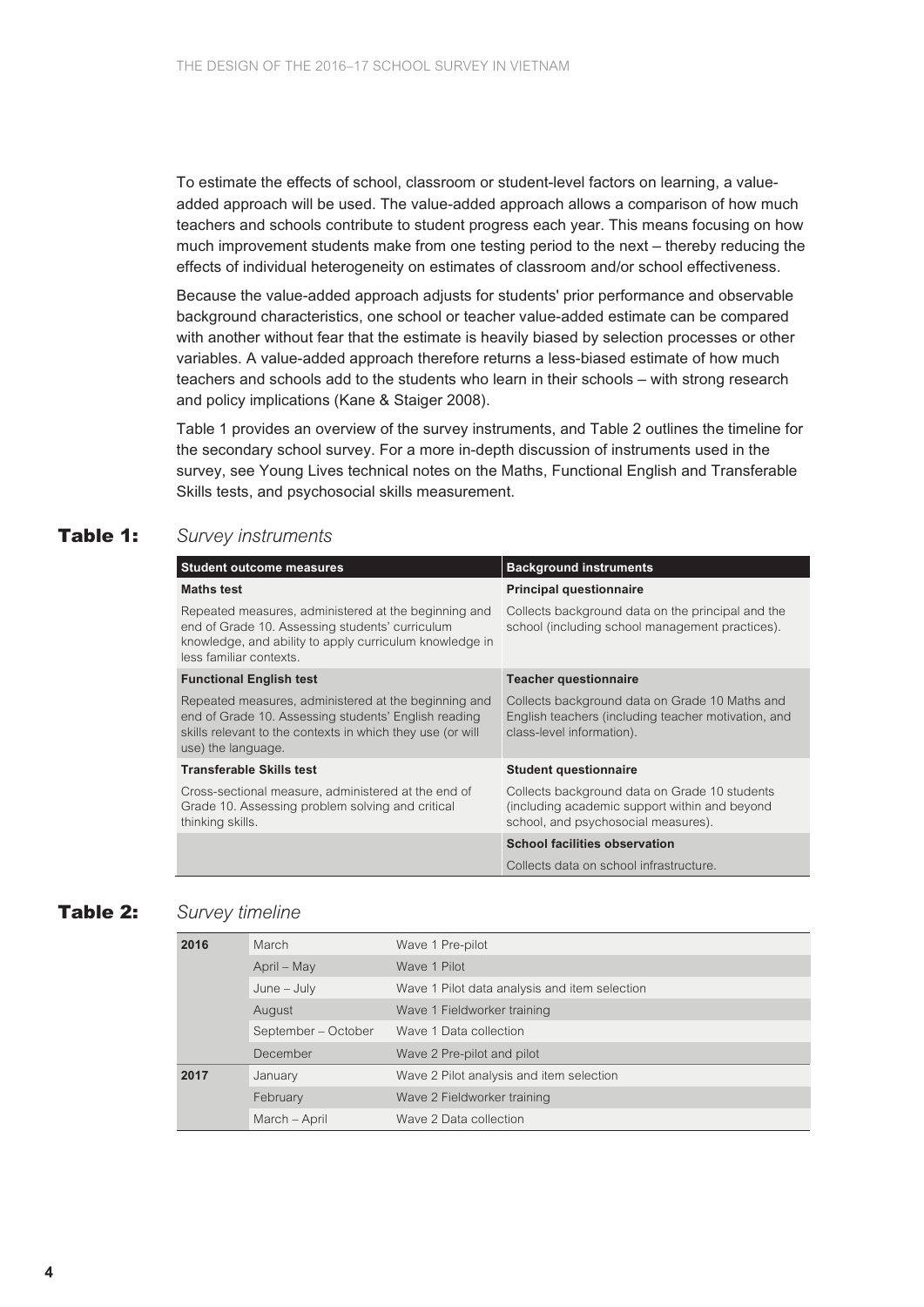## **5.** Policy and practice implications

With its value-added methodology and focus on student, teacher, class and school factors associated with the development of transferable skills, the Vietnam secondary school survey will provide policy-relevant evidence for the next phase of quality education – the development of 'higher order' cognitive and non-cognitive skills (Rolleston 2015). The research will also provide insights into how the Vietnamese school system has achieved its remarkable success in the equitable development of basic skills such as numeracy and literacy; this evidence can be used to indicate 'what works' for other education systems in South-East Asia which continue to struggle to impart these foundational skills.

The research will indicate the extent to which the current curriculum and pedagogical approaches within Vietnamese secondary schools support the development of 'higher order' cognitive skills such as problem solving and critical thinking. Currently, reports of students' low ability in these areas are largely anecdotal in Vietnam. The survey will therefore fill a key evidence gap by providing a useful benchmark of these skills prior to the introduction of Vietnam's new competency-based curriculum.

The longitudinal nature of the Young Lives study also offers unique insights for policy and practice. For example, school effectiveness data collected at Grade 10 for Young Lives children can be contextualised within five rounds of Young Lives household survey data, as well as school effectiveness data collected at Grade 5. Learning outcomes and transition to Grade 10 can therefore be analysed in relation to a wealth of explanatory variables, including nutrition and health outcomes from early childhood to adolescence; livelihood and assets; and learning outcomes at Grade 5 along with associated student, teacher, class and school factors.

Longitudinal analysis of school survey data will also provide insights into the factors associated with transition to upper secondary education, or drop out from education once compulsory education ends at Grade 9. This evidence is required if future education policies and programmes are to support students at risk of dropping out and enable them to remain in school. A key priority for the Government of Vietnam and stakeholders such as the World Bank is to increase access to tertiary education, and improving transition rates to upper secondary education is essential to achieving this goal.

Evidence from the secondary school survey will also offer insights into ethnic minority experiences of upper secondary education. The Vietnam primary school survey suggested that gaps in learning progress between ethnic majority and minority children narrow over the course of Grade 5 (Rolleston et al 2013), and it is important to determine whether this trend continues at higher levels of education. The secondary school survey will provide evidence on the factors associated with the level of progress made by H'mong students, and, if lower than their ethnic majority Kinh/Hoa counterparts, the school effectiveness design will offer insights into ways in which upper secondary schools can support more equitable outcomes for ethnic minority students.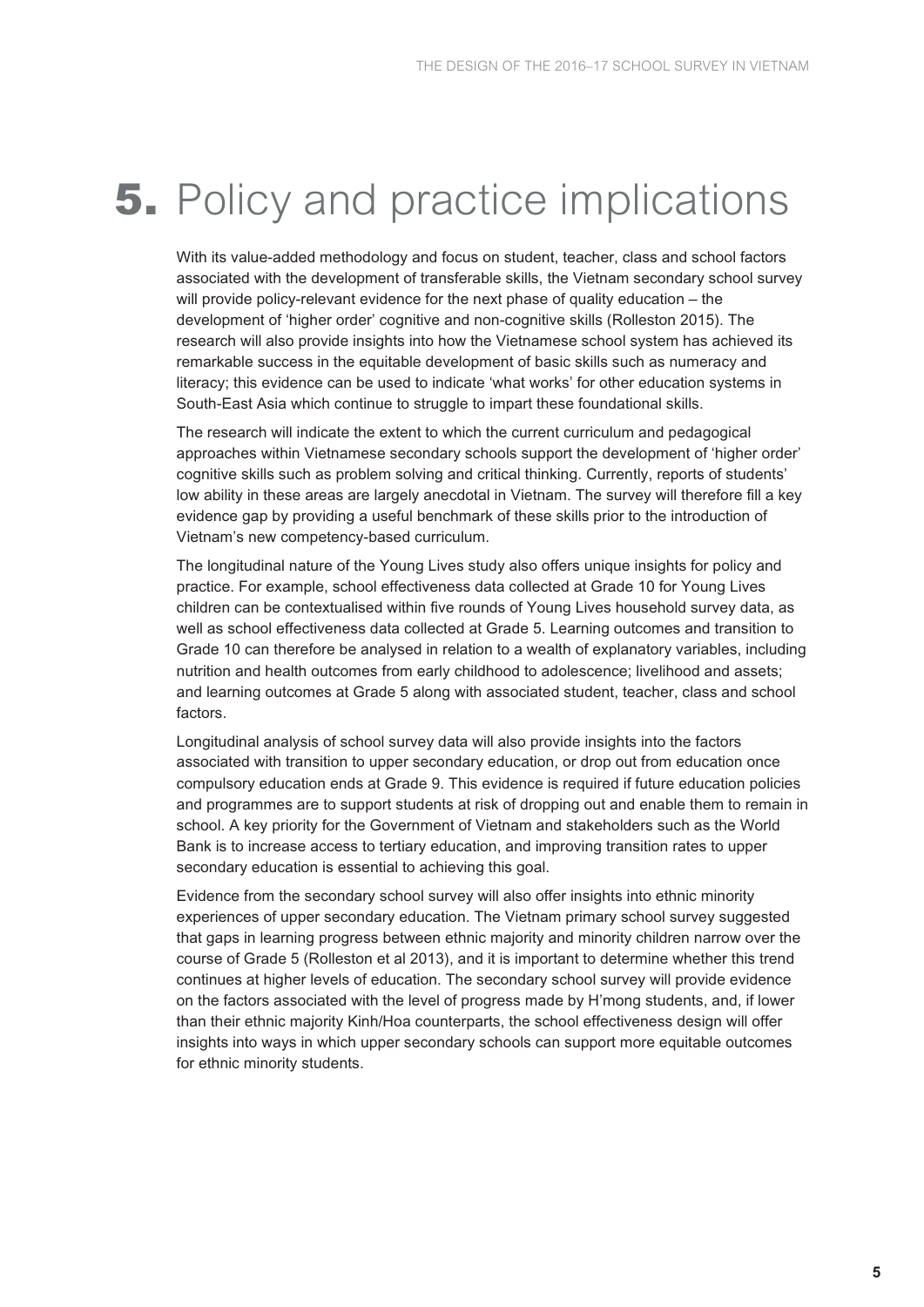# 6. References

Asian Development Bank (2012) *Vietnam Education and Training Sector Assessment, Strategy and Roadmap*. Southeast Asia Department Working Paper. Manila: Asian Development Bank.

Bodewig, C. (2013) 'What explains Vietnam's stunning performance in PISA 2012?', *East Asia & Pacific on the rise* blog, 12 November,

http://blogs.worldbank.org/eastasiapacific/what-explains-vietnam-s-stunning-performancepisa-2012. Accessed 19 October 2015.

Biggs, J. B., D. Kember & D. Y. P. Leung (2001) 'The revised two-factor Study Process Questionnaire: R-SPQ-2F. *British Journal of Educational Psychology* 71: 133 – 149.

Council of Europe (2001) *Common European Framework for Reference Of Languages: Learning, Teaching, Assessment.* Strasbourg: Language Policy Unit.

Grønmo , L. S., M. Lindquist, A. Arora & I. V. S Mullis (2015) *TIMSS 2015 Mathematics Framework*. Boston, MA: TIMSS & PIRLS International Study Centre.

Kane, T., & Staiger, D. (2008). Estimating teacher impacts on student achievement: An experimental evaluation. NBER Working Paper 14607. Cambridge, MA: National Bureau of Economic Research.

Le Thuc Duc & Nguyen Thang (2014a) *Education and Learning: Round 4 Preliminary Findings from the 2013 Young Lives Survey (Round 4) in Vietnam*. Oxford: Young Lives.

Mayer, R. E. (2002) 'Rote versus meaningful learning', *Theory into Practice* 41 (2): 226 – 232.

Nguyen, N. P. (2009) 'An assessment of the Young Lives sampling approach in Vietnam', *Young Lives Technical Note No. 4*. Oxford: Young Lives.

Rolleston, C. (2015) *Escaping a low-level equilibrium of educational quality*. Research on Improving Systems of Education (RISE) Series. London: DFID.

Rolleston, C., Z. James, L. Pasquier-Doumer & T. N. Thi Minh Tam (2013) *Making progress: report of the Young Lives School Survey in Vietnam*. Working Paper 100. Oxford: Young Lives.

World Bank (2014) *Skilling up Vietnam: Preparing the workforce for a modern market economy.* Main report. Hanoi: Vietnam Development Information Centre.

World Bank (2015) *Project Appraisal Document for a Renovation of General Education Project, Vietnam.* Washington, D.C.: World Bank.